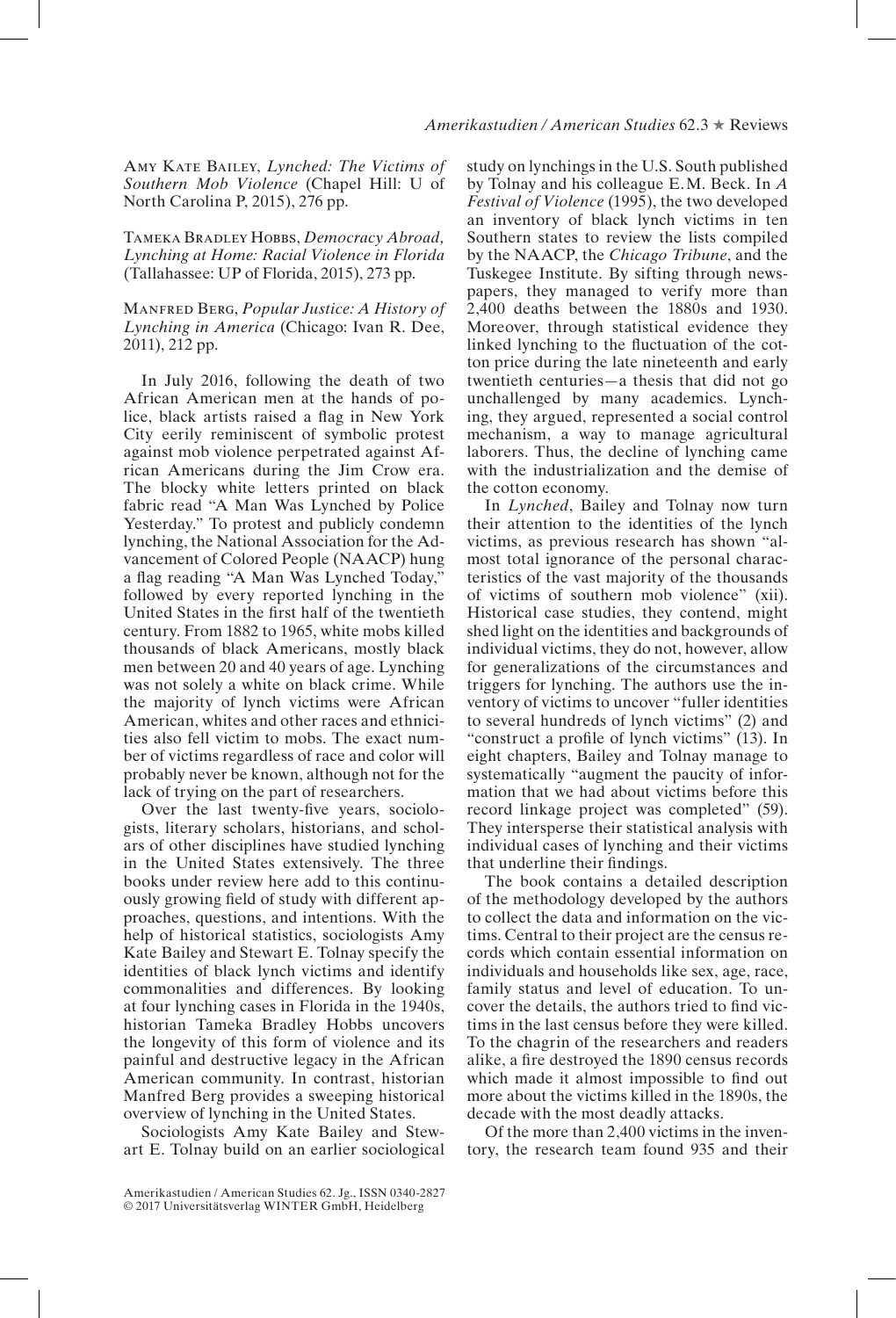specifcs in the census record. The average age was 29 years; the youngest was 11 years old, the oldest seventy-six. In general, mixed race people were less likely to be killed by white mobs. To exemplify the differences between lynched men and non-victims, the research team compared the lynch victims to other blacks living in the counties where lynchings occurred, creating more accurate comparative results than if they had compared victims to the general black population in the United States.

Guided by fndings of earlier research, the book tests three main hypotheses: 1. Blacks lynched were poorer and more marginal than the black male population in general. 2. Blacks of a higher social status were more likely to be lynched. 3. There exists no statistically signifcant difference in the social status of lynching victims. Along the lines of earlier research, the detailed statistical analysis shows, in short, that the frst two assumptions can be statistically verifed: Marginality represents a key element in the difference between victimhood and non-victimhood. The authors, however, underline that the likelihood of victimization of people with one of the specifc markers mentioned above depended on the black community's composition in the county where the lynching took place. For instance, a successful African American was less likely to be lynched in a county where the general black population was more affuent. A transient African American was more likely to be killed in an area where fewer black newcomers lived. Ultimately, the authors convincingly argue that not only the particular profles of possible targets, but also the specifcs of the area and the composition of its population proved essential for the selection of victims by mobs.

Despite its signifcance and strengths, especially its innovative method, the book shows some shortcomings when it comes to citations. Especially in chapter one, which provides a review of scholarship, the lack of references to relevant works is problematic. Throughout the book, historical surveys are offered, but they all too often lack citations. The bibliography is quite long but it would have been helpful if the authors had referenced the literature listed when appropriate. The book contains unnecessary repetitions that more editing could have prevented. Furthermore, the exclusion of Virginia and especially Texas is unfortunate. While the former had a relatively low number of mob violence, the latter had one of the highest death tolls in the nation.

Historian Tameka Bradley Hobbs is not so much interested in statistical analysis or sweeping overviews of lynching in the United States. Rather, her historical study investigates four cases of lynching in North Florida in the 1940s, a time when these acts of violence had begun to decline signifcantly and lose support in white communities across the South. Hobbs points out that lynchings happened longer in Florida than in any other state and subsequently unravels the lynchings of A.C. Williams in Gadsden County in 1941, Cellos Harrison in Jackson County in 1943, Willie James Howard in Suwannee County in 1944, and Jesse James Payne in Madison County in 1945. She recounts the events of each of these murders in detail, and more importantly, she paints a lively picture of the communities in which the lynchings occurred and discusses the reactions of the community, law enforcement, the press, and politicians in and outside the state of Florida.

Hobbs successfully integrates the horrifc events in the larger developments in the state, the nation, and the world. She adds to the burgeoning historiography that underlines the interrelationship of the local and the global, civil rights, or rather the lack thereof, in the United States and in the international realm. All four lynchings took place during the Second World War that changed the playing feld between the races. Whites' blatant disregard for blacks, expressed in its most vicious form in lynchings, received growing national and international attention as these acts of mob violence in midst of the war that was fought for democracy and freedom revealed America's hypocrisy. The pressure on Florida and the South in general grew as the United States feared for its international reputation. The African American community underlined the

Nevertheless, these faws ultimately do not lessen the importance of the book. Never before has a study on lynching proven its hypotheses so thoroughly by giving details on and identities of such a staggering number of victims. The book may affrm many assumptions made in previous research, but the sheer size of the number of lynch victims assessed gives them more reliability and credence. Following in Bailey and Tolnay's footsteps, researchers can now start to answer the questions the book has left unanswered. Their method represents an invaluable roadmap for scholars to investigate lynch victims in other states and of other backgrounds.

Amerikastudien / American Studies 62. Jg., ISSN 0340-2827 © 2017 Universitätsverlag WINTER GmbH, Heidelberg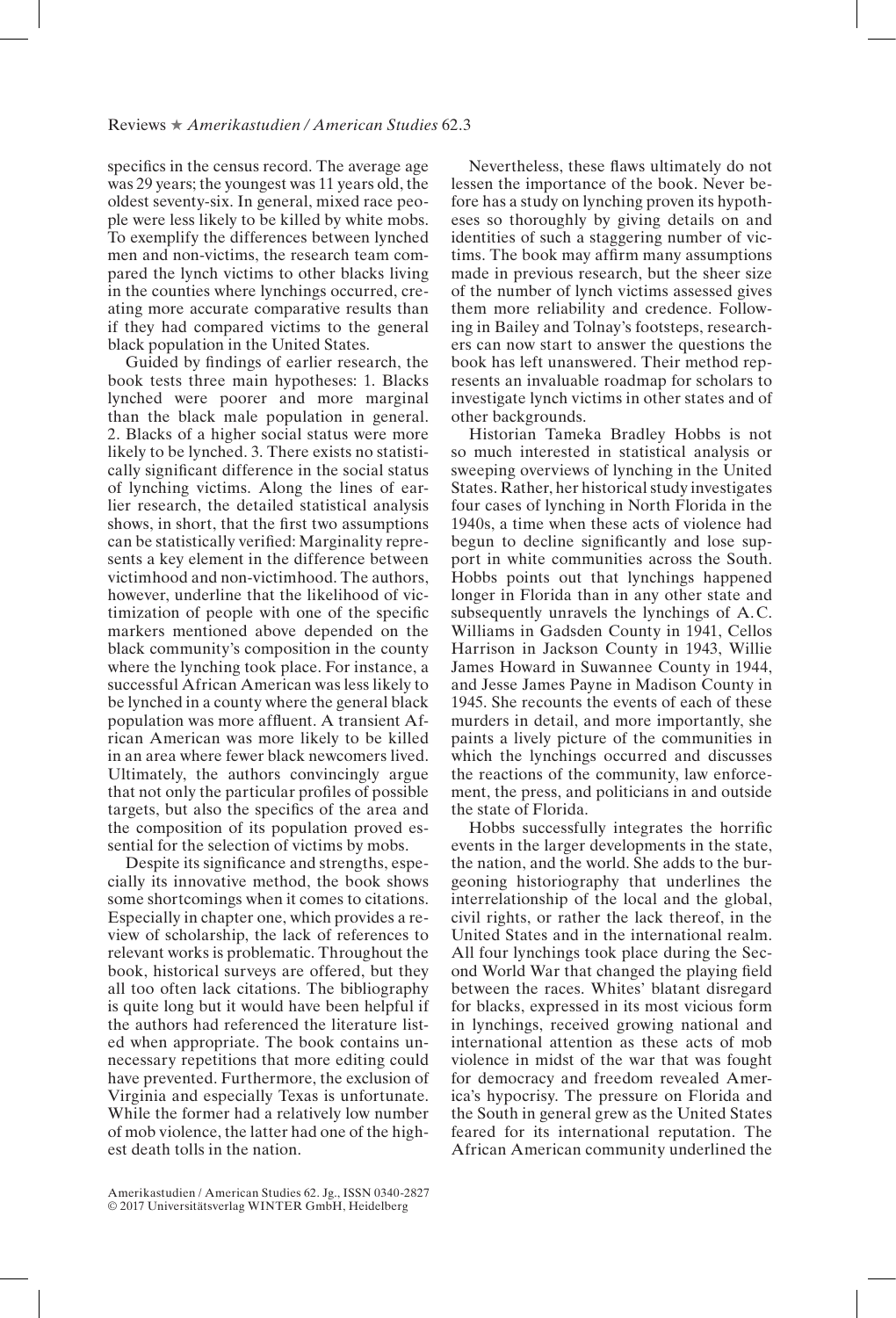parallels between the treatment of blacks in the South and Jews in Germany. Japanese and German propaganda made use of lynching to discredit the United States, raising serious doubts on the image of the U.S. as the pinnacle of democracy and its leadership skills. In the midst of negative international attention, the Federal government intervened more forcefully, by threatening, and eventually pursuing, investigations into mob violence.

White Floridians feared that this renewed interest in Southern race relations could be the swan song for white supremacy and lead to more federal interference in the South. As Hobbs shows, the majority of Florida's politicians, although aware of the possible negative effects on the state politically and economically, refrained from going against mob violence with full force. Moreover, "many locals still excused lynching as a justifable form of homicide and despised the meddling of outsiders who did not understand the southern way of life or their unique 'Negro problem'" (37). Hobbs points out that while lynchings decreased signifcantly, the fate of African Americans accused especially of serious crimes did not improve, as "'legal lynchings' as a way to resolve the community's desire for retribution" (118) took their place. They might receive their day in court, however, due process existed only on paper. The trials were far from fair and all too often African Americans were quickly sentenced to death with the execution following swiftly. The procedure changed, but the result remained the same.

The sections on the longevity and toll of lynching on the African American community are the most captivating part of the book. This is Hobbs at her best. The oral history method she uses elevates the book to another level and underlines the importance of giving voice to the voiceless and silenced. Lynching did not only end the victims' lives, but it destroyed the lives of family members. Their fate in the community was sealed and many fed to the North in order to escape the white communities. The long-term effects are still visible today. As Hobbs points out, lynching has left a "legacy of suspicion, distrust, and an inherent lack of faith in the legal and judicial system [...] in the collective consciousness" (4) of the black communities affected by lynching, not only in Florida. In telling and retelling stories of lynching, blacks tried to take control back from whites who usually dominated and oppressed them in all aspects of life. They also acted as a warning to new generations "about the dangers present in the racism and discrimination that permeated American society" (218).

The composition of the introduction is a little off-putting. The book would have beneftted from the addition of another chapter instead of putting all information on the general history of blacks and the history of lynching before the 1940s into the introduction. The same holds true for the conclusion. Furthermore, a tighter editorial process could have avoided repetitions. All criticism notwithstanding, *Democracy Abroad, Lynching at Home* is an important book that shows the traumatizing effects of lynching on the African American community. It proves that more research is needed on this topic, especially in light of the ongoing police violence against blacks. This experience is not only reminiscent of lynching, but will haunt the African American community and race relations for decades.

Unlike Bailey, Tolnay and Hobbs, Manfred Berg's *Popular Justice* does not solely focus on the lynching of African Americans, but presents a well-informed introduction to lynching. Rather than a work of original research, the book draws from and synthesizes the extensive research on mob violence in the United States that has evolved over the years. Today, lynching is usually associated with racial violence against African Americans in the South at the end of the nineteenth century and beginning of the twentieth century or extralegal punishment in the West—and rightfully so. Still, this act of violence predates the second half of the nineteenth century and evolved over time. Other racial and ethnic minorities as well as whites fell victim to lynching. It was not a sole phenomenon of the South, but also manifested itself in other parts of the country. In nine chapters, Berg follows lynching's diverse history from colonial times to its legacy and memory today, introducing readers to the different forms of this extralegal punishment throughout U.S. history. In accordance with other scholars, Berg puts this mob violence in context of "the frontier experience, the race confict, and the anti-authoritarian spirit of grassroots democracy" (xi). Distrustful of authority, Americans have held onto the power of the people and vigilante justice as a citizenship right.

The book's frst chapter investigates the roots of lynching in the colonial era and later

Amerikastudien / American Studies 62. Jg., ISSN 0340-2827 © 2017 Universitätsverlag WINTER GmbH, Heidelberg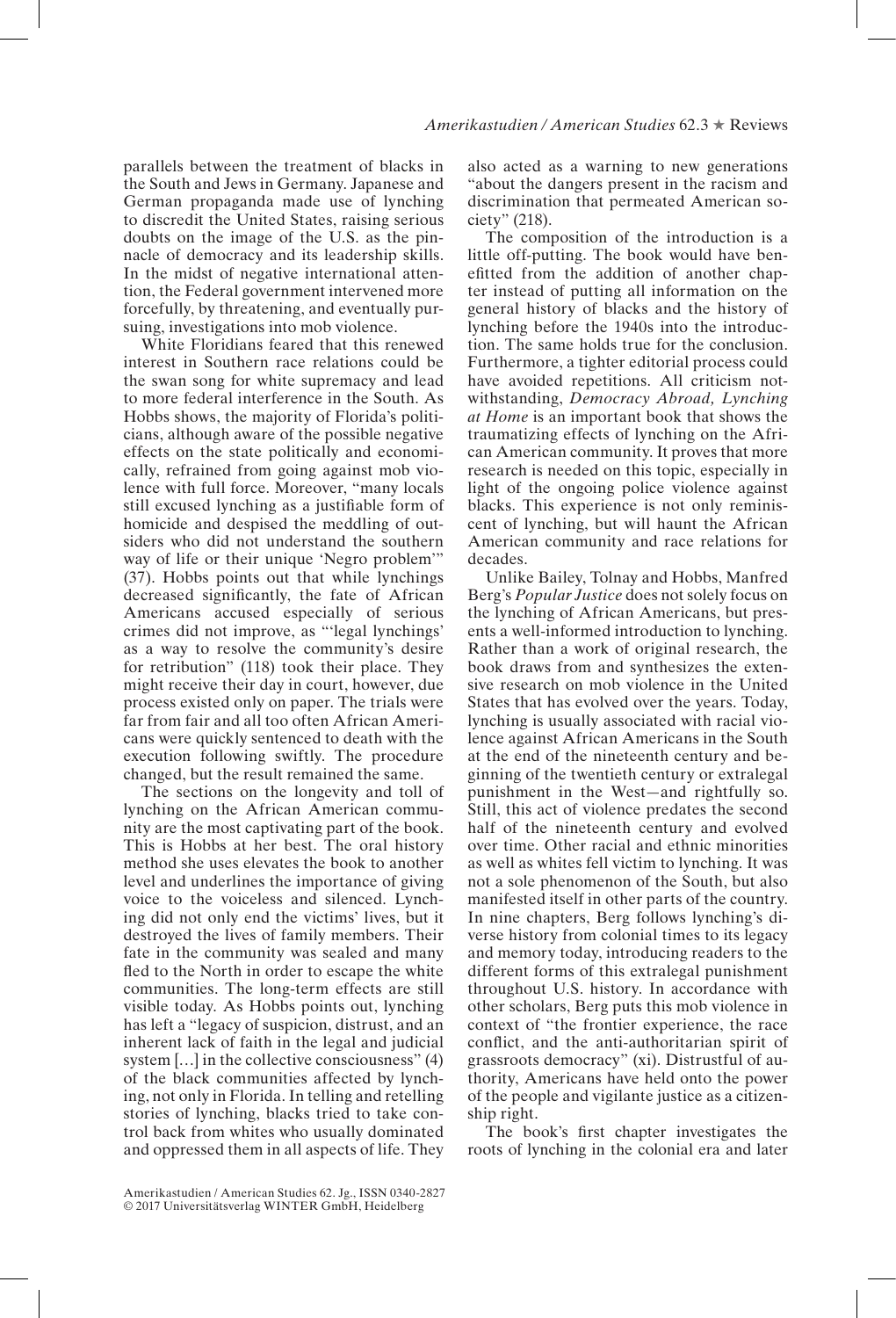the American Revolution. It reveals the development of extralegal punishment linking its persistence in the United States to the "libertarian spirit forged in the American Revolution" (22). More importantly, it establishes a strong link between colonial slavery and the rise of the lynching of African Americans. In chapter two, Berg delves deeper into the occurrence of lynching before and during the Civil War, arguing that the rise of mass democracy, the smoldering confict over slavery and its expansion, and the move westward fueled mob violence and lynching in the United States. Only slowly did the "state monopoly of force" take hold in the United States, but popular justice has remained a staple in American society (28).

Especially the South lagged behind in revoking its right to vigilantism and self-defense. Throughout the existence of slavery, it was applied to rid the community of offenders, regardless of race, as well as to uphold "the peculiar institution" against any criticism or onslaught. White mobs attacked white abolitionists and black slaves whom they suspected of undermining slavery, as the fear of slave uprising in the antebellum era was omnipresent; lynching followed suit. Their violence went unpunished as the majority of the white community continued to embrace it as their right to defend and protect their own.

Chapters four and fve delve deeper into the omnipresence of lynching in the South during and especially after the Civil War. The belief that whites were allowed to control and punish blacks violently with impunity exceeded the abolishment of slavery. The era of Reconstruction was flled with extralegal violence against Northerners, Northern sympathizers, and blacks, especially black Union soldiers. Berg contends that white mobs, especially the newly formed Ku Klux Klan, murdered more people during Reconstruction than during the heyday of lynching in the 1880s and 1890s, as they intended to uphold white supremacy, stop black advances, and prevent Union interference in the South. To explain the demise of lynching of blacks in the South, Berg points to the growing anti-lynching movements among blacks and whites, more police interventions, and the negative national and international attention the United States garnered. But he also links the decline of lynching to a distinct increase in the application of the death penalty. Although he admits that "no perfect statistical proof exists that the death penalty became a substitute for lynch law," he points to the parallels between African Americans' fates in death penalty and lynch cases (159).

Berg does not downplay the enormous toll lynching has taken on the African American community and the scars it has left on the nation, but he makes clear that lynching was not solely a white-on-black crime. Other racial and ethnic minorities fell victim to white lynch mobs as they were perceived as the intruding "other" who should not be granted access to the U.S. The fear of economic competition as well as racial and ethnic xenophobia spurred lynch mobs. White Americans lynched Native Americans on the frontier, Chinese and Mexican laborers, especially in California, but also Italians represented frequent victims. Moreover, the author successfully debunks the persistent myth of the rightful vigilante justice on the frontier. According to this, settlers acted in self-defense and with the support of the community against rogue criminals due to the lack of a functioning government. More often than not, they believed that "law enforcement should not be a government monopoly but a right and duty of the people themselves" (57). Westerners distrusted bigger government and objected to paying more taxes. While the lynching of African Americans has mostly been shunned in American history and memory as an act of crude and racist violence, lynching in the West is often still represented as a justifable and romanticized act of selfdefense and a viable force in popular culture and memory.

Academically-inclined readers will struggle with the fact that the book lacks footnotes or endnotes throughout, although it contains quotes from primary and secondary texts. The reader's only chance to learn more about the author's sources is a short "Note on Sources" at the end of the book. It contains a concise annotated bibliography and lists the key primary and secondary sources on which the chapters are based. Readers might want to turn to the book's German version published under the title *Lynchjustiz* in the 2014 Hamburger Edition, which provides endnotes with references to the quotes in the text. All in all, while the book does not contain much original research or new fndings, it offers a comprehensive synthesis of thought-provoking theses. It is an accessible introduction to the wide feld of the history of lynching in the United States from its beginnings to the present.

In conclusion, the books under review offer varying viewpoints and approaches to the sub-

Amerikastudien / American Studies 62. Jg., ISSN 0340-2827 © 2017 Universitätsverlag WINTER GmbH, Heidelberg